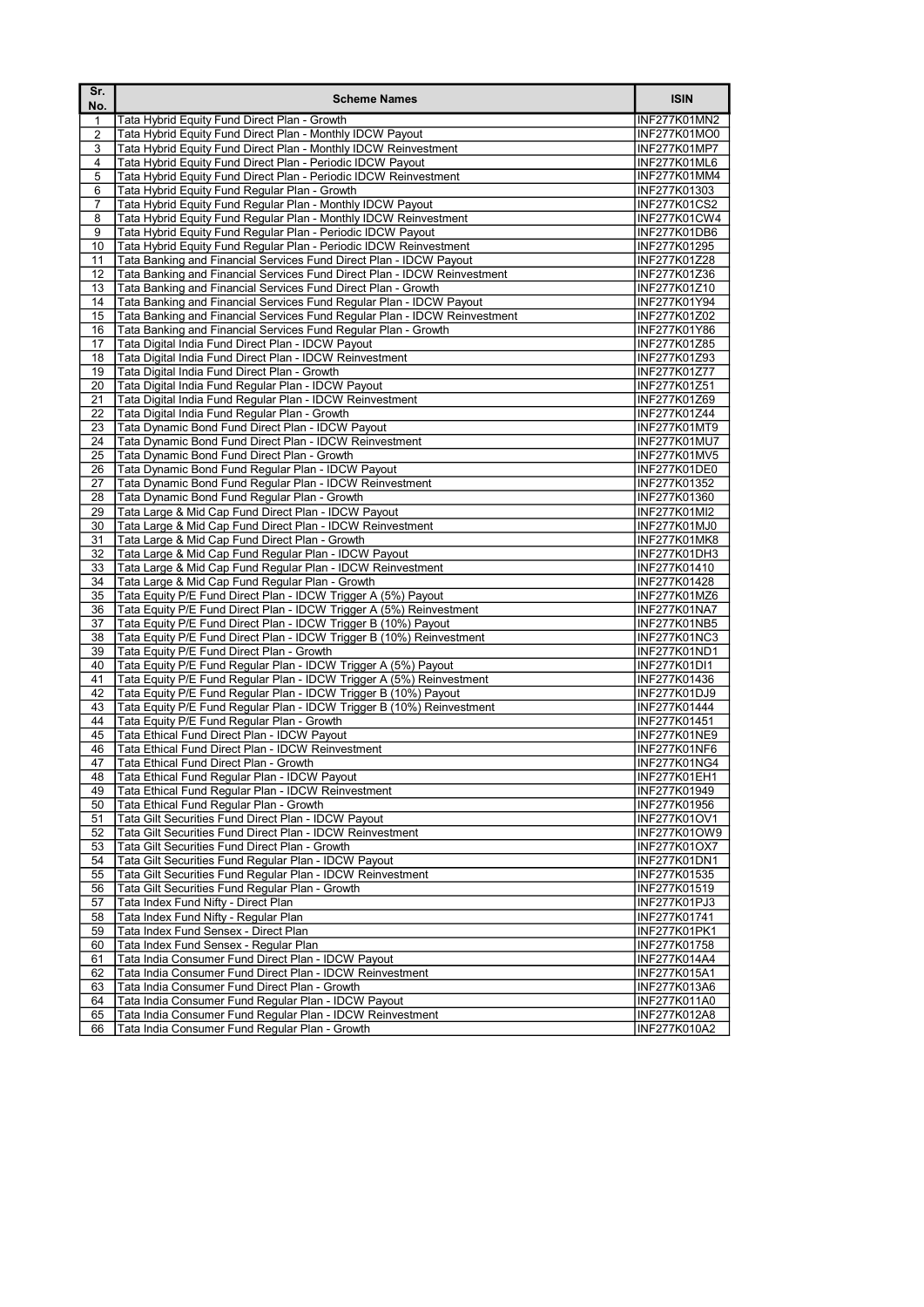| Sr.<br>No. | <b>Scheme Names</b>                                                                                                                    | <b>ISIN</b>                         |
|------------|----------------------------------------------------------------------------------------------------------------------------------------|-------------------------------------|
| 67         | Tata India Pharma & Healthcare Fund Direct Plan - IDCW Payout                                                                          | INF277K010B0                        |
| 68         | Tata India Pharma & Healthcare Fund Direct Plan - IDCW Reinvestment                                                                    | INF277K011B8                        |
| 69         | Tata India Pharma & Healthcare Fund Direct Plan - Growth                                                                               | INF277K019A3                        |
| 70<br>71   | Tata India Pharma & Healthcare Fund Regular Plan - IDCW Payout<br>Tata India Pharma & Healthcare Fund Regular Plan - IDCW Reinvestment | <b>INF277K017A7</b><br>INF277K018A5 |
| 72         | Tata India Pharma & Healthcare Fund Regular Plan - Growth                                                                              | INF277K016A9                        |
| 73         | Tata India Tax Savings Fund Direct Plan - IDCW Payout                                                                                  | INF277K01I94                        |
| 74         | Tata India Tax Savings Fund Direct Plan - Growth                                                                                       | INF277K01I86                        |
| 75         | Tata India Tax Savings Fund Regular Plan - IDCW Payout                                                                                 | INF277K01I60                        |
| 76         | Tata India Tax Savings Fund Regular Plan - Growth                                                                                      | INF277K01I52<br><b>INF277K01PO3</b> |
| 77<br>78   | Tata Infrastructure Fund Direct Plan - IDCW Payout<br>Tata Infrastructure Fund Direct Plan - IDCW Reinvestment                         | INF277K01PP0                        |
| 79         | Tata Infrastructure Fund Direct Plan - Growth                                                                                          | INF277K01PQ8                        |
| 80         | Tata Infrastructure Fund Regular Plan - IDCW Payout                                                                                    | INF277K01DY8                        |
| 81         | Tata Infrastructure Fund Regular Plan - IDCW Reinvestment                                                                              | INF277K01774                        |
| 82         | Tata Infrastructure Fund Regular Plan - Growth                                                                                         | INF277K01782                        |
| 83<br>84   | Tata Large Cap Fund Direct Plan - IDCW Payout<br>Tata Large Cap Fund Direct Plan - IDCW Reinvestment                                   | INF277K01QX2<br>INF277K01QY0        |
| 85         | Tata Large Cap Fund Direct Plan - Growth                                                                                               | INF277K01QZ7                        |
| 86         | Tata Large Cap Fund Regular Plan - IDCW Payout                                                                                         | INF277K01EG3                        |
| 87         | Tata Large Cap Fund Regular Plan - IDCW Reinvestment                                                                                   | INF277K01923                        |
| 88         | Tata Large Cap Fund Regular Plan - Growth                                                                                              | INF277K01931                        |
| 89<br>90   | Tata Money Market Fund Direct Plan - Daily IDCW Reinvestment<br>Tata Money Market Fund Direct Plan - Growth                            | INF277K011C6<br>INF277K01PR6        |
| 91         | Tata Money Market Fund Regular Plan - Daily IDCW Reinvestment                                                                          | INF277K014C0                        |
| 92         | Tata Money Market Fund Regular Plan - Growth                                                                                           | <b>INF277K01LQ7</b>                 |
| 93         | Tata Income Fund Direct Plan - Appreciation Option (Growth)                                                                            | INF277K01OY5                        |
| 94         | Tata Income Fund Direct Plan - Half Yearly IDCW Payout                                                                                 | <b>INF277K01PA2</b>                 |
| 95<br>96   | Tata Income Fund Direct Plan - Half Yearly IDCW Reinvestment<br>Tata Income Fund Direct Plan - Periodic IDCW Payout                    | INF277K01PB0<br>INF277K01PC8        |
| 97         | Tata Income Fund Direct Plan - Periodic IDCW Reinvestment                                                                              | INF277K01PD6                        |
| 98         | Tata Income Fund Regular Plan - Appreciation Option (Growth)                                                                           | <b>INF277K01659</b>                 |
| 99         | Tata Income Fund Regular Plan - Half Yearly IDCW Payout                                                                                | INF277K01DU6                        |
| 100<br>101 | Tata Income Fund Regular Plan - Half Yearly IDCW Reinvestment<br>Tata Income Fund Regular Plan - Periodic IDCW Reinvestment            | INF277K01675<br>INF277K01667        |
| 102        | Tata Income Fund Regular Plan - Periodic IDCW Payout                                                                                   | INF277K01DT8                        |
| 103        | Tata Medium Term Fund Direct Plan - IDCW Payout                                                                                        | INF277K01PG9                        |
| 104        | Tata Medium Term Fund Direct Plan - IDCW Reinvestment                                                                                  | INF277K01PH7                        |
| 105        | Tata Medium Term Fund Direct Plan - Growth<br>Tata Medium Term Fund Regular Plan - IDCW Payout                                         | INF277K01PI5                        |
| 106<br>107 | Tata Medium Term Fund Regular Plan - IDCW Reinvestment                                                                                 | INF277K01DW2<br><b>INF277K01709</b> |
| 108        | Tata Medium Term Fund Regular Plan - Growth                                                                                            | INF277K01717                        |
| 109        | Tata Mid Cap Growth Fund Direct Plan - IDCW Payout                                                                                     | INF277K01PW6                        |
| 110        | Tata Mid Cap Growth Fund Direct Plan - IDCW Reinvestment                                                                               | INF277K01PX4                        |
| 111<br>112 | Tata Mid Cap Growth Fund Direct Plan - Growth<br>Tata Mid Cap Growth Fund Regular Plan - IDCW Payout                                   | INF277K01PY2<br>INF277K01DS0        |
| 113        | Tata Mid Cap Growth Fund Regular Plan - IDCW Reinvestment                                                                              | INF277K01642                        |
|            | 114 Tata Mid Cap Growth Fund Regular Plan - Growth                                                                                     | INF277K01626                        |
| 115        | Tata Liquid Fund Direct Plan - Daily IDCW Reinvestment                                                                                 | INF277K012D2                        |
| 116<br>117 | Tata Liquid Fund Direct Plan - Growth<br>Tata Liquid Fund Regular Plan - Daily IDCW Reinvestment                                       | INF277K01YE6<br>INF277K011D4        |
| 118        | Tata Liquid Fund Regular Plan - Growth                                                                                                 | INF277K01YD8                        |
| 119        | Tata Equity Savings Fund Direct Plan - Growth                                                                                          | INF277K01QH5                        |
| 120        | Tata Equity Savings Fund Direct Plan - Monthly (IDCW) Payout                                                                           | INF277K01QI3                        |
| 121        | Tata Equity Savings Fund Direct Plan - Monthly (IDCW) Reinvestment                                                                     | INF277K01QJ1                        |
| 122<br>123 | Tata Equity Savings Fund Direct Plan - Periodic (IDCW) Payout<br>Tata Equity Savings Fund Direct Plan - Periodic (IDCW) Reinvestment   | INF277K01QK9<br>INF277K01QL7        |
| 124        | Tata Equity Savings Fund Regular Plan - Growth                                                                                         | INF277K01907                        |
| 125        | Tata Equity Savings Fund Regular Plan - Monthly (IDCW) Payout                                                                          | <b>INF277K01EE8</b>                 |
| 126        | Tata Equity Savings Fund Regular Plan - Monthly (IDCW)Reinvestment                                                                     | INF277K01899                        |
| 127<br>128 | Tata Equity Savings Fund Regular Plan - Periodic (IDCW) Payout<br>Tata Equity Savings Fund Regular Plan - Periodic (IDCW) Reinvestment | <b>INF277K01EF5</b><br>INF277K01915 |
| 129        | Tata Resources & Energy Fund Direct Plan IDCW Payout                                                                                   | INF277K016B7                        |
| 130        | Tata Resources & Energy Fund Direct Plan IDCW Reinvestment                                                                             | INF277K017B5                        |
| 131        | Tata Resources & Energy Fund Direct Plan Growth                                                                                        | INF277K015B9                        |
| 132<br>133 | Tata Resources & Energy Fund Regular Plan IDCW Payout<br>Tata Resources & Energy Fund Regular Plan IDCW Reinvestment                   | INF277K013B4<br>INF277K014B2        |
| 134        | Tata Resources & Energy Fund Regular Plan Growth                                                                                       | INF277K012B6                        |
| 135        | Tata Retirement Savings Fund - Conservative Direct Plan - Growth                                                                       | INF277K01QM5                        |
| 136        | Tata Retirement Savings Fund - Conservative Regular Plan - Growth                                                                      | <b>INF277K01FI6</b>                 |
| 137<br>138 | Tata Retirement Savings Fund - Moderate Direct Plan - Growth<br>Tata Retirement Savings Fund - Moderate Regular Plan - Growth          | INF277K01QN3<br>INF277K01FH8        |
| 139        | Tata Retirement Savings Fund - Progressive Direct Plan - Growth                                                                        | INF277K01QO1                        |
| 140        | Tata Retirement Savings Fund - Progressive Regular Plan - Growth                                                                       | INF277K01FG0                        |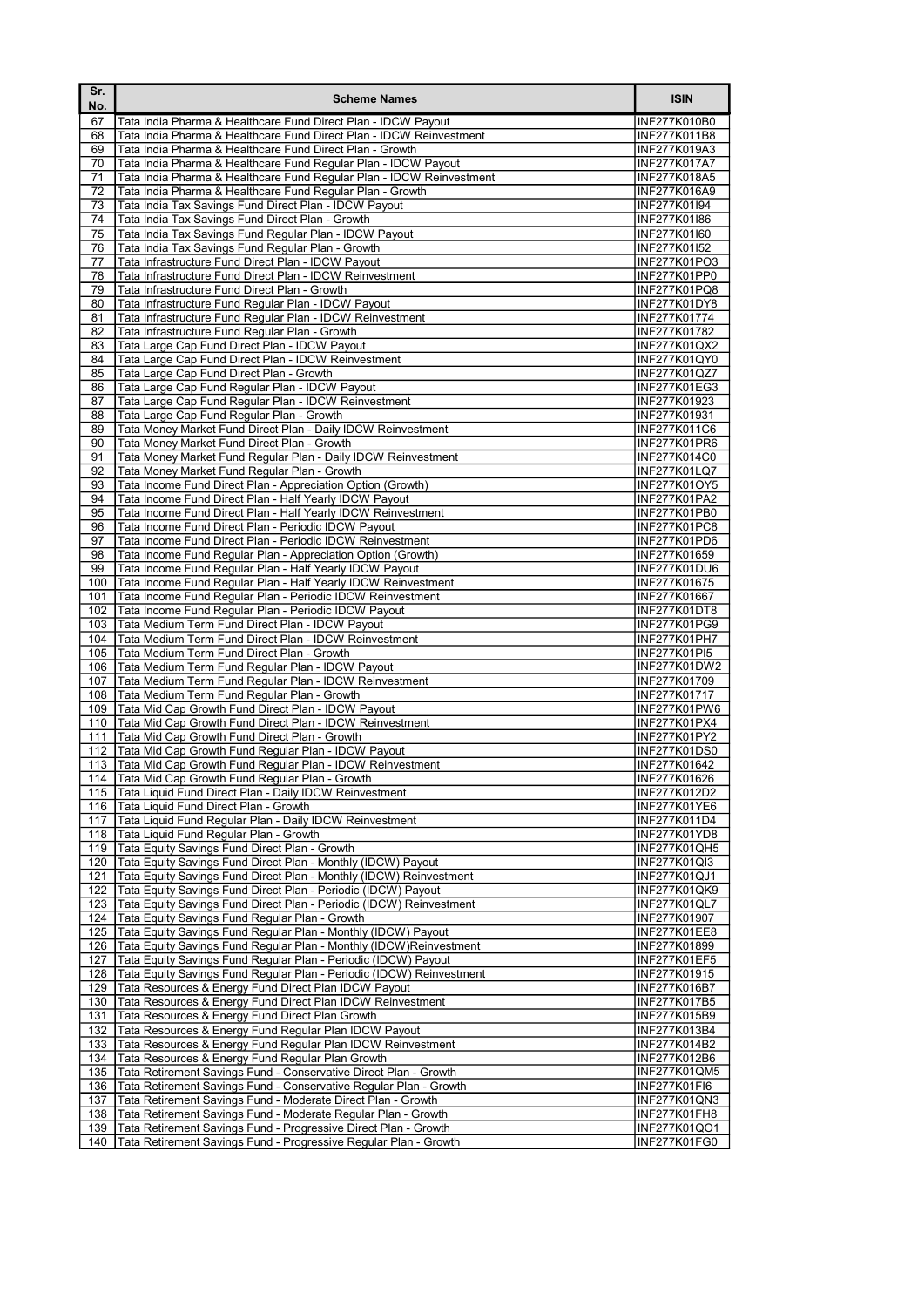| 厂Sr.<br>No. | <b>Scheme Names</b>                                                                                                                      | <b>ISIN</b>                         |
|-------------|------------------------------------------------------------------------------------------------------------------------------------------|-------------------------------------|
| 141         | Tata Short Term Bond Fund Direct Plan - Growth                                                                                           | INF277K01QR4                        |
| 142         | Tata Short Term Bond Fund Direct Plan - Monthly IDCW Payout                                                                              | <b>INF277K01QP8</b>                 |
| 143         | Tata Short Term Bond Fund Direct Plan - Monthly IDCW Reinvestment                                                                        | INF277K01QQ6                        |
| 144<br>145  | Tata Short Term Bond Fund Direct Plan - Periodic IDCW Payout<br>Tata Short Term Bond Fund Direct Plan - Periodic IDCW Reinvestment       | INF277K01P38<br>INF277K01P46        |
| 146         | Tata Short Term Bond Fund Regular Plan - Growth                                                                                          | INF277K01972                        |
| 147         | Tata Short Term Bond Fund Regular Plan - Monthly IDCW Payout                                                                             | INF277K01EI9                        |
| 148         | Tata Short Term Bond Fund Regular Plan - Monthly IDCW Reinvestment                                                                       | INF277K01964                        |
| 149         | Tata Short Term Bond Fund Regular Plan - Periodic IDCW Payout                                                                            | INF277K01P12                        |
| 150         | Tata Short Term Bond Fund Regular Plan - Periodic IDCW Reinvestment                                                                      | INF277K01P20                        |
| 151         | Tata Treasury Advantage Fund Direct Plan - Daily IDCW Reinvestment                                                                       | INF277K018B3<br><b>INF277K01OK4</b> |
| 152<br>153  | Tata Treasury Advantage Fund Direct Plan - Growth<br>Tata Treasury Advantage Fund Direct Plan - Periodic IDCW Payout                     | INF277K01OL2                        |
| 154         | Tata Treasury Advantage Fund Direct Plan - Periodic IDCW Reinvestment                                                                    | INF277K01OM0                        |
| 155         | Tata Treasury Advantage Fund Direct Plan - Weekly IDCW Payout                                                                            | INF277K019B1                        |
| 156         | Tata Treasury Advantage Fund Direct Plan - Weekly IDCW Reinvestment                                                                      | INF277K010C8                        |
| 157         | Tata Treasury Advantage Fund Regular Plan - Daily IDCW Reinvestment                                                                      | INF277K01LZ8                        |
| 158         | Tata Treasury Advantage Fund Regular Plan - Growth                                                                                       | INF277K01MA9                        |
| 159<br>160  | Tata Treasury Advantage Fund Regular Plan - Periodic IDCW Reinvestment<br>Tata Treasury Advantage Fund Regular Plan - Weekly IDCW Payout | INF277K01ME1<br>INF277K01MD3        |
| 161         | Tata Treasury Advantage Fund Regular Plan - Weekly IDCW Reinvestment                                                                     | <b>INF277K01MB7</b>                 |
| 162         | Tata Treasury Advantage Fund Regular Plan - Periodic IDCW Payout                                                                         | <b>INF277K01MC5</b>                 |
| 163         | Tata Young Citizens Fund Direct Plan - Growth                                                                                            | <b>INF277K01QW4</b>                 |
| 164         | Tata Young Citizens Fund Regular Plan - Growth                                                                                           | INF277K01AJ5                        |
| 165         | Tata Flexicap Fund Direct Plan - Growth Option                                                                                           | INF277K015K0                        |
| 166         | Tata Flexicap Fund Direct Plan - IDCW Reinvestment                                                                                       | INF277K016K8                        |
| 167<br>168  | Tata Flexicap Fund Direct Plan - IDCW Payout<br>Tata Flexicap Fund Regular Plan - Growth                                                 | INF277K017K6<br>INF277K019K2        |
| 169         | Tata Flexicap Fund Regular Plan - IDCW Reinvestment                                                                                      | INF277K010L9                        |
| 170         | Tata Flexicap Fund Regular Plan - IDCW Payout                                                                                            | INF277K011L7                        |
| 171         | Tata Small Cap Fund Direct Plan - Growth Option                                                                                          | INF277K011O1                        |
| 172         | Tata Small Cap Fund Direct Plan - IDCW Reinvestment                                                                                      | INF277K012O9                        |
| 173         | Tata Small Cap Fund Direct Plan - IDCW Payout                                                                                            | INF277K013O7                        |
| 174<br>175  | Tata Small Cap Fund Regular Plan - Growth Option<br>Tata Small Cap Fund Regular Plan - IDCW Reinvestment                                 | INF277K015O2<br>INF277K016O0        |
| 176         | Tata Small Cap Fund Regular Plan - IDCW Payout                                                                                           | INF277K017O8                        |
| 177         | Tata Arbitrage Fund Direct Plan - Growth Option                                                                                          | INF277K017Q3                        |
| 178         | Tata Arbitrage Fund Direct Plan - Monthly IDCW Reinvestment                                                                              | INF277K019Q9                        |
| 179         | Tata Arbitrage Fund Direct Plan - Monthly IDCW Payout                                                                                    | INF277K018Q1                        |
| 180         | Tata Arbitrage Fund Regular Plan - Growth Option                                                                                         | INF277K015Q7                        |
| 181<br>182  | Tata Arbitrage Fund Regular Plan - Monthly IDCW Reinvestment                                                                             | INF277K010R6                        |
| 183         | Tata Arbitrage Fund Regular Plan - Monthly IDCW Payout<br>Tata Nifty Exchange Traded Fund                                                | INF277K016Q5<br>INF277K015R5        |
| 184         | Tata Balanced Advantage Fund Direct Plan - Growth Option                                                                                 | INF277K013S8                        |
| 185         | Tata Balanced Advantage Fund Direct Plan - IDCW Reinvestment                                                                             | INF277K015S3                        |
| 186         | Tata Balanced Advantage Fund Direct Plan - IDCW Payout                                                                                   | INF277K014S6                        |
| 187         | Tata Balanced Advantage Fund Regular Plan - Growth Option                                                                                | INF277K010S4                        |
|             | 188 Tata Balanced Advantage Fund Regular Plan - IDCW Reinvestment                                                                        | <b>INF277K012S0</b>                 |
| 189<br>190  | Tata Balanced Advantage Fund Regular Plan - IDCW Payout<br>Tata Ultra Short Term Fund Direct Plan - Growth                               | INF277K011S2<br>INF277K011T0        |
| 191         | Tata Ultra Short Term Fund Direct Plan - Weekly IDCW Reinvestment                                                                        | INF277K015T1                        |
| 192         | Tata Ultra Short Term Fund Direct Plan - Weekly IDCW Payout                                                                              | INF277K014T4                        |
| 193         | Tata Ultra Short Term Fund Direct Plan - Monthly IDCW Reinvestment                                                                       | INF277K013T6                        |
| 194         | Tata Ultra Short Term Fund Direct Plan - Monthly IDCW Payout                                                                             | INF277K012T8                        |
| 195         | Tata Ultra Short Term Fund Regular Plan - Growth                                                                                         | INF277K016S1                        |
| 196<br>197  | Tata Ultra Short Term Fund Regular Plan - Weekly IDCW Reinvestment<br>Tata Ultra Short Term Fund Regular Plan - Weekly IDCW Payout       | INF277K010T2<br>INF277K019S5        |
| 198         | Tata Ultra Short Term Fund Regular Plan - Monthly IDCW Reinvestment                                                                      | INF277K018S7                        |
| 199         | Tata Ultra Short Term Fund Regular Plan - Monthly IDCW Payout                                                                            | INF277K017S9                        |
| 200         | Tata Overnight Fund - Direct Plan - Growth Option                                                                                        | INF277K018T5                        |
| 201         | Tata Overnight Fund - Direct Plan - IDCW Reinvestment                                                                                    | INF277K019T3                        |
| 202         | Tata Overnight Fund - RegularPlan - Growth Option                                                                                        | INF277K016T9                        |
| 203         | Tata Overnight Fund - Regular Plan - IDCW Reinvestment                                                                                   | INF277K017T7                        |
| 204<br>205  | Tata Nifty Private Bank Exchange Traded Fund<br>Tata Banking & PSU Debt Fund - Direct Plan-IDCW Reinvestement                            | INF277K010X4<br>INF277K014X6        |
| 206         | Tata Banking & PSU Debt Fund - Direct Plan-Growth                                                                                        | INF277K015X3                        |
| 207         | Tata Banking & PSU Debt Fund - Direct Plan-IDCW Payout                                                                                   | INF277K016X1                        |
| 208         | Tata Banking & PSU Debt Fund - Regular Plan-Growth                                                                                       | INF277K011X2                        |
| 209         | Tata Banking & PSU Debt Fund - Regular Plan-IDCW Reinvestement                                                                           | INF277K012X0                        |
| 210         | Tata Banking & PSU Debt Fund - Regular Plan-IDCW Payout                                                                                  | INF277K013X8                        |
| 211         | Tata Focused Equity Fund - Direct Plan-Growth                                                                                            | INF277K017X9                        |
| 212<br>213  | Tata Focused Equity Fund - Direct Plan-IDCW Reinvestment<br>Tata Focused Equity Fund - Direct Plan-IDCW Payout                           | INF277K018X7<br>INF277K019X5        |
| 214         | Tata Focused Equity Fund - Regular Plan-Growth                                                                                           | INF277K010Y2                        |
| 215         | Tata Focused Equity Fund - Regular Plan-IDCW Reinvestment                                                                                | INF277K011Y0                        |
| 216         | Tata Focused Equity Fund - Regular Plan-IDCW Payout                                                                                      | INF277K012Y8                        |